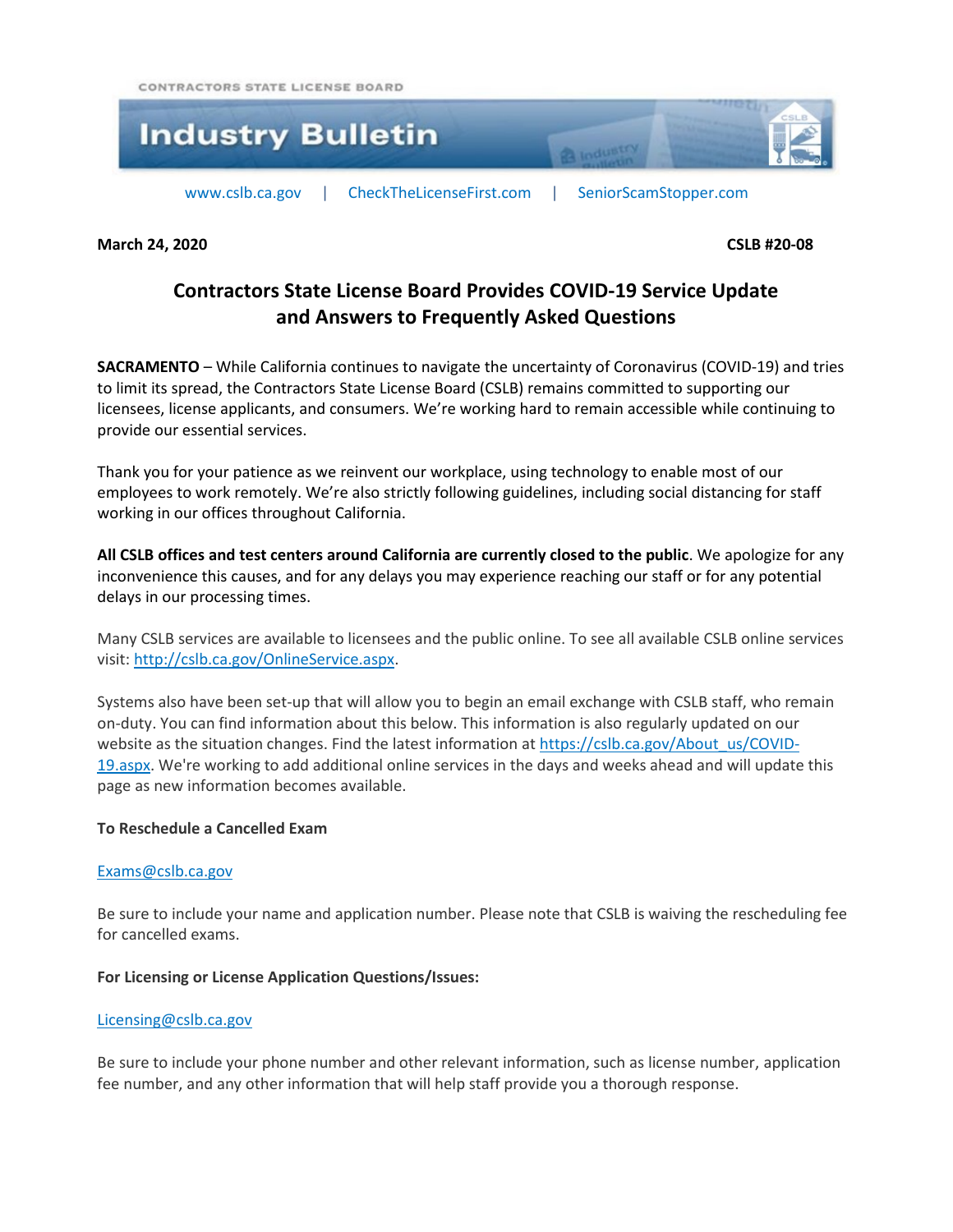# **For Enforcement Questions/Issues**

## [Enforcement@cslb.ca.gov](mailto:Enforcement@cslb.ca.gov?subject=Enforcement%20Question%20(Website))

Be sure to include your phone number and other relevant information, such as a complaint number, license number, citation number, or case number. This will help CSLB staff provide you a thorough response.

## **For License Classification Questions**

#### [Classifications@cslb.ca.gov](mailto:Classifications@cslb.ca.gov?subject=Classifications%20Question%20(Website))

#### **For Other Questions/Issues**

# [Info@cslb.ca.gov](mailto:Info@cslb.ca.gov?subject=Other%20Info%20Question%20(Website))

#### **CSLB Licensing Information Center**

CSLB's Licensing Information Call Center remains open, with a 24/7 automated system, and technicians onduty Monday-Friday from 8:00 a.m. to 12:00 p.m. and 12:30 p.m. to 5:00 p.m. to answer calls at 1-800-321- CSLB (2752). Most questions can be answered through the automated system, but there are options to transfer to a technician during business hours. Wait times can vary, so we encourage you to try and get the information you need either through the automated phone system or from the CSLB website. If you can't find what you need, try using the search feature on our home page.

#### **Other CSLB Face-to-Face Services**

Where possible, CSLB is setting up telephone appointments for previously scheduled in-person meetings. These include some office conferences, arbitration hearings, meetings with CSLB investigators, and meetings with industry experts. CSLB will contact you should this be an option for your situation.

# **Frequently Asked Questions**

# **1. Should I or can I keep my business open?**

Your first step towards finding that answer is determining if your business serves an essential job function, as outlined by Governor Newsom in [Executive](https://covid19.ca.gov/img/Executive-Order-N-33-20.pdf) Order N-33-20.

You should refer to the state's COVID-19 website: [https://covid19.ca.gov/stay-home-except-for](https://covid19.ca.gov/stay-home-except-for-essential-needs/)[essential-needs/,](https://covid19.ca.gov/stay-home-except-for-essential-needs/) which includes a "List of Critical [Infrastructure](http://covid19.ca.gov/img/EssentialCriticalInfrastructureWorkers.pdf) Workers." Be aware that the list can change as the situation dictates.

There are several factors you should consider before deciding to keep your business open. They include the health and safety of your workers and your clients.

# **2. Is CSLB reducing or waiving any fees?**

Absent emergency legislation, emergency regulations, or an executive order, CSLB cannot reduce or waive standing laws and regulations. CSLB can and has begun waiving the fee for license applicants to reschedule a canceled exam.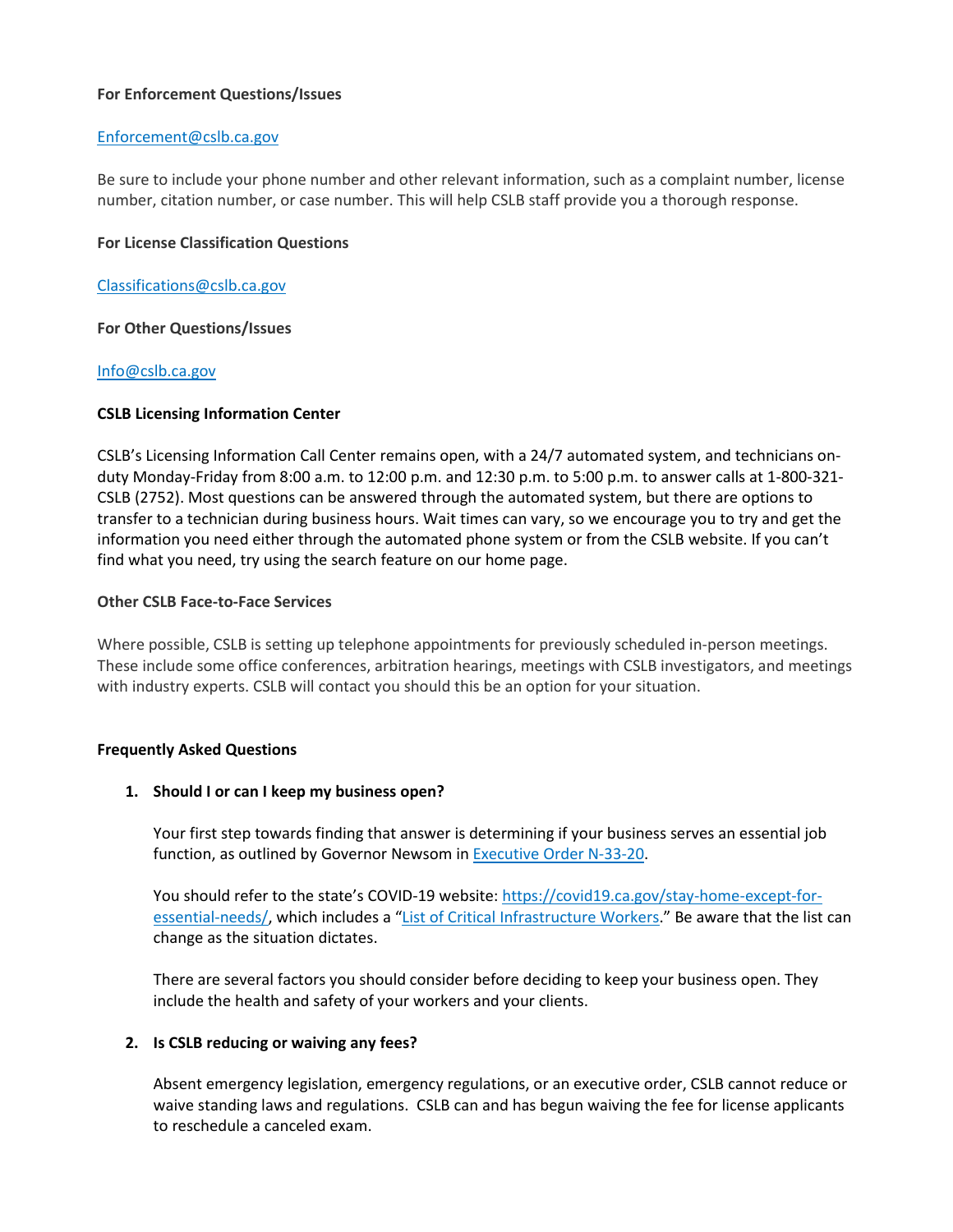# **3. Is CSLB extending the expiration date for contractor licenses?**

No, license expiration dates are not being extended. CSLB staff is still processing renewal paperwork. Please send your renewal payment and paperwork at least four weeks before your expiration date to allow for any additional time it will take for the renewal to be delivered and processed.

CSLB is about to launch an online renewal process for sole ownership licensees and a method for other contractors to pay their renewal fees online. Monitor the CSLB website for more details or sign up to receive CSLB email alerts at [https://www.cslb.ca.gov/OnlineServices/MailList/MailSignUp.aspx.](https://www.cslb.ca.gov/OnlineServices/MailList/MailSignUp.aspx)

# 4. Is CSLB allowing additional time for applicants to get their license as a result of closing test **centers?**

Yes, CSLB has extended the void date of license applications for 60 days, so applicants don't have to worry about their application expiring and becoming void. This is especially important because many live scan locations have been closed due to the COVID-19 health emergency, possibly delaying applicants' ability to submit required fingerprints.

#### **5. My license exam was canceled, what happens next?**

Test candidates can reschedule their exams via email at: [Exams@cslb.ca.gov.](mailto:Exams@cslb.ca.gov) They can also reschedule by phone at: (916) 255-3498. Due to expected high call volumes, CSLB recommends using email for a faster reply.

# **6. Can I still file a complaint with CSLB?**

Yes, you can start the complaint process online at: [https://www.cslb.ca.gov/Consumers/Filing\\_A\\_Complaint/.](https://www.cslb.ca.gov/Consumers/Filing_A_Complaint/)

#### **7. Is CSLB still investigating consumer complaints?**

Yes, CSLB Enforcement staff continues its work and is making an increased effort to communicate over the phone and through emails. The same goes for our complaint resolution and arbitration